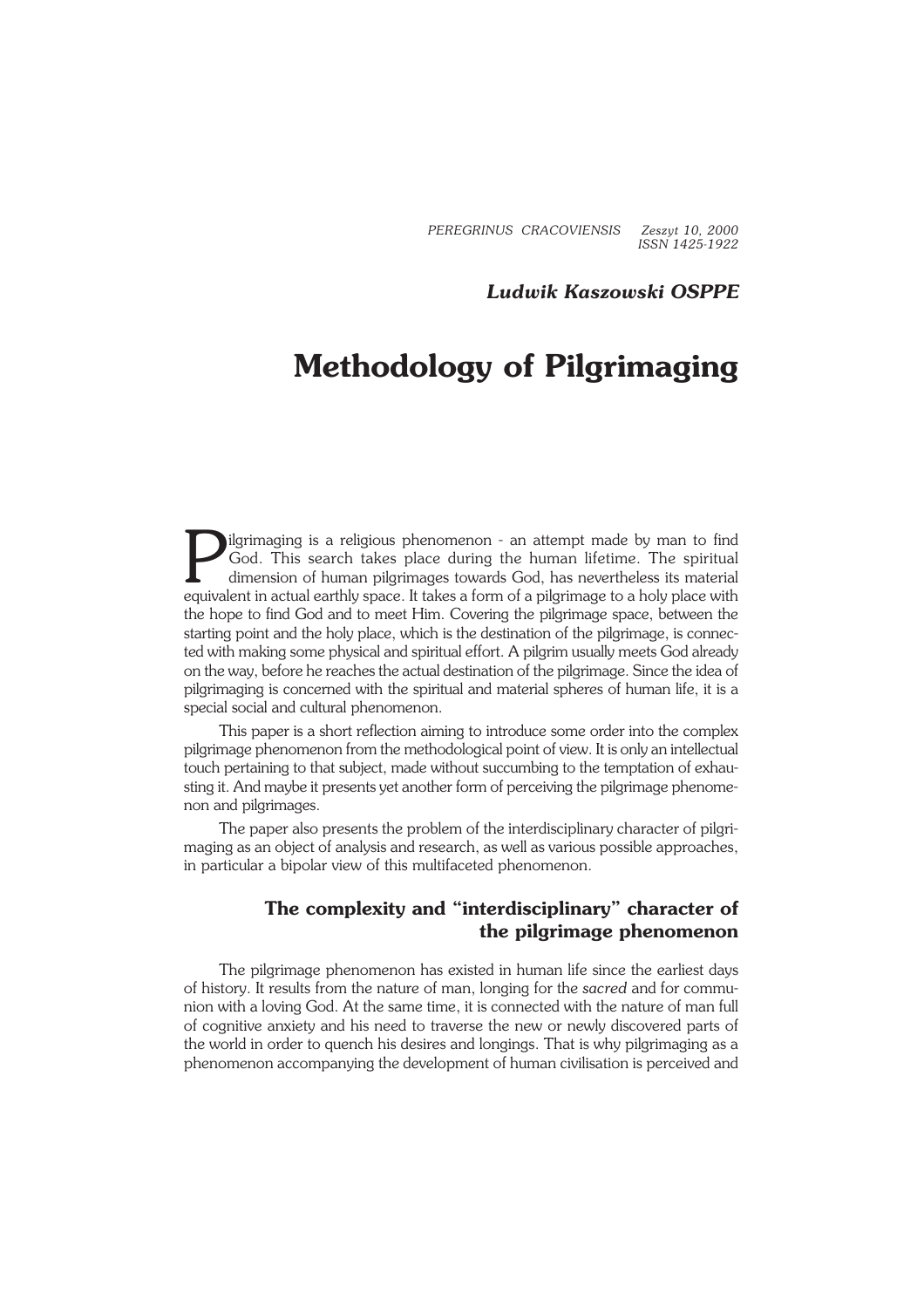analysed also as a subject of research. Being in its essence a religious phenomenon, thus situated in the research field of theology and other disciplines dealing with religion, pilgrimaging is also a subject of many other academic disciplines and of knowledge, in the broadest meaning of that term. As a research subject, because of its inner complexity, the problem of pilgrimaging is clearly interdisciplinary.

The interest in pilgrimaging as a religious and spiritual phenomenon is the axis and the core of all research interests (Fig. 1). Theological reflection concerning pil− grimaging should precede other reflections in order to make them compatible with the essential truth about that phenomenon. The search for God made by a pilgrim is a vital element contained in the pilgrimage phenomenon and it makes it possible to describe, identify and define it as a religious phenomenon. Theology and the science of religion should be able to answer the following question: *What does the search for God undertaken by a pilgrim, who moves within a determined pilgrimage space with that goal in mind, consist of?*

Pilgrimaging is also a social, psychological, cultural, economic and legal phenomenon, because it depends on the sphere of various human activities and it also influences it. It often influences its social, economic, political and cultural character. Pilgrimaging is also a classic chorological (spatial) phenomenon, whose form and intensity change in time. That is why, geographical and historical sciences, as well as all disciplines that analyse spatial phenomena and their changeability in time, have really much to say in the academic analysis of pilgrimaging. Pilgrimaging is a consti− tuent of human culture, but also an active "culturogenous" factor. Frequently it even changes the natural and geographical landscape into sacral landscape, let alone the changes in the behaviour, customs and mentality of local communities and their regional differentiation. Involving the mobility of large masses of people, pilgrima− ging is a part of the notion of migration. In the past it stimulated the development of settlement and communication patterns, as well as the whole technical and service infrastructure. And so it does at present. It also modifies the functions of the already existing structures. Like all social phenomena it requires legal regulations. Thus, the existence of such a large number of disciplines that deal with the pilgrimage pheno− menon to various extent and from different points of view is hardly surprising. (Fig. 1).

Such a multidimensional phenomenon as pilgrimaging is conditioned by vario− us natural, civilisation and cultural factors on the one hand, and by social, political, economic and legal ones on the other. But at the same time pilgrimaging brings about some particular natural, civilisation, cultural, social, political, economic and legal effects. Thus, the conditions and the consequences – the determining and the influence on the entire human existence – seem to be the two sides of the multiface− ted pilgrimage phenomenon. We should remember this while undertaking its acade− mic analysis.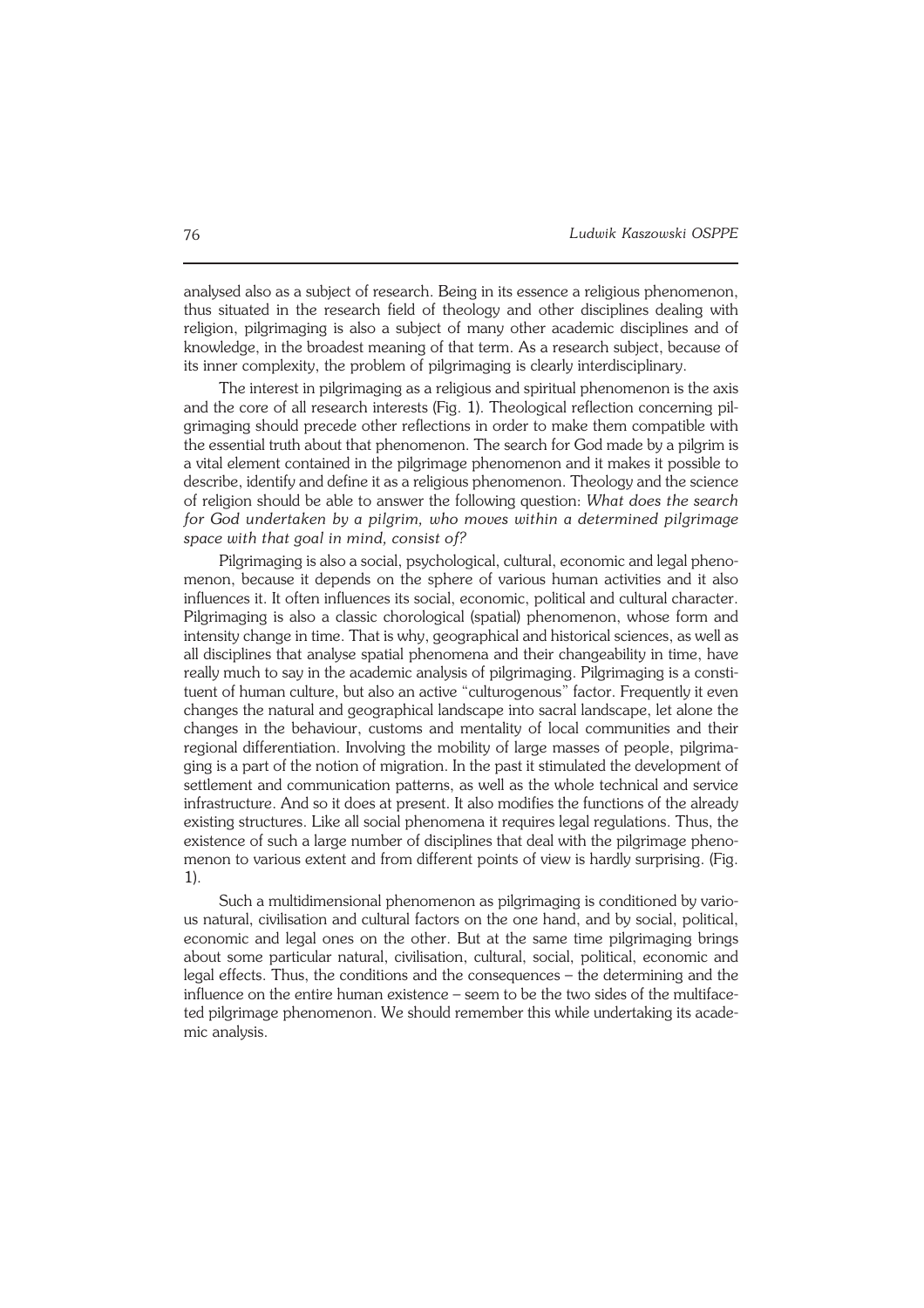

Fig. 1. The complexity and the "interdisciplinary" character of the pilgrimage phenomenon

## **The types of approaches to the pilgrimage phenomenon**

The multifaceted nature of the pilgrimage phenomenon allows us to imagine the plethora of approaches, methods and techniques used by various disciplines for its analysis. At some level of generalisation we can reduce them to two types of approaches: theoretical (cognitive) and practical (applied), (tab.1). They attempt to describe the phenomenon in a particular way and they require certain skills of me− thodical activity.

The theoretical (cognitive) approach requires the identification ability, which is necessary to recognise the pilgrimage phenomenon among the related phenomena or to describe and characterise the phenomenon, to specify its characteristic featu− res, especially the attributive features, but also the secondary ones. Lastly, it requires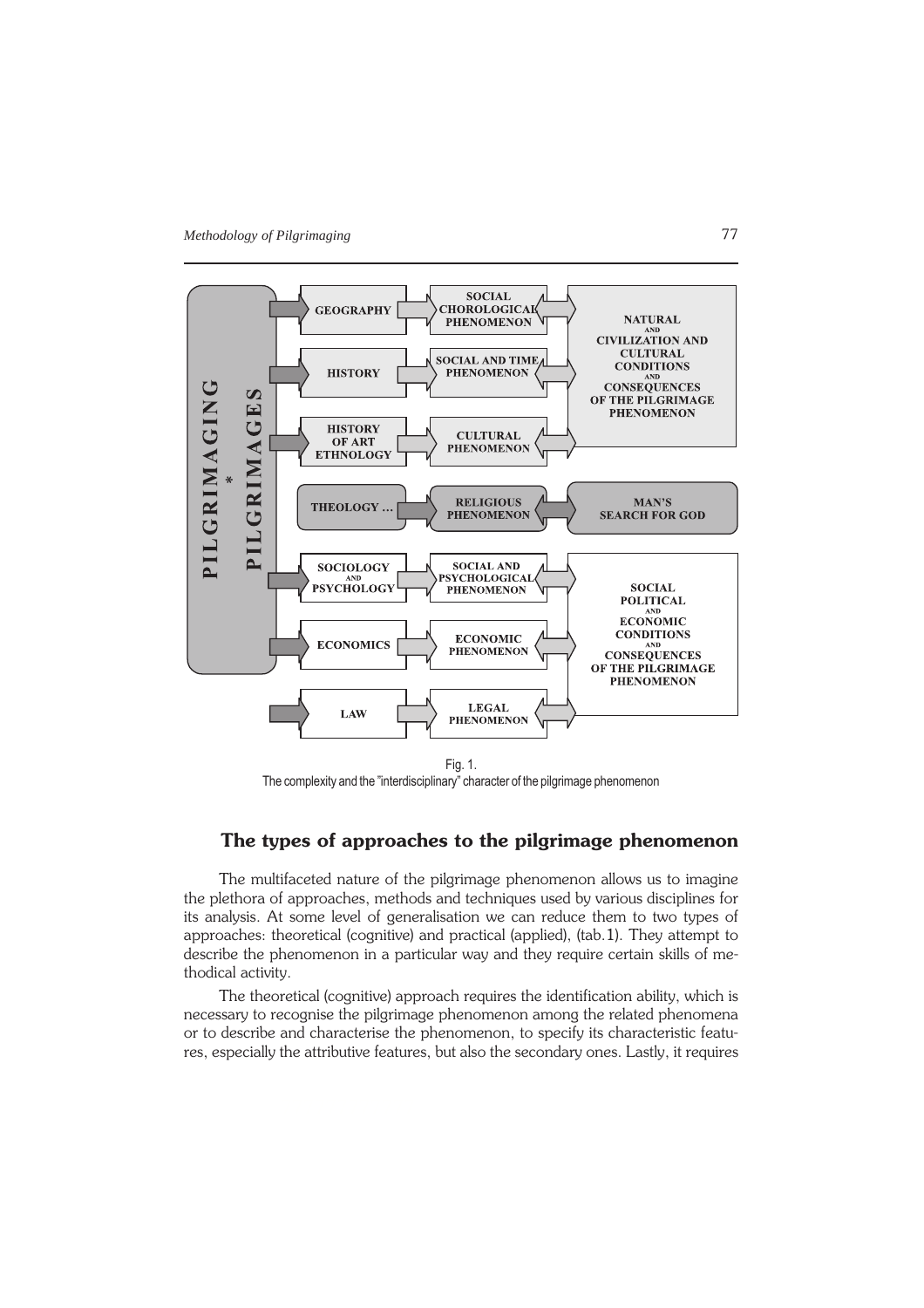| <b>APPROACH</b>                               | Abilities / needs (desires)                                                                                                                                                        |  |
|-----------------------------------------------|------------------------------------------------------------------------------------------------------------------------------------------------------------------------------------|--|
| THEORETICAL<br><b>AND</b><br><b>COGNITIVE</b> | 1. Ability to identify – to recognise the pilgrimage phenome<br>non, to distinguish it from other similar phenomena                                                                |  |
|                                               | 2. Ability to describe – to characterise the pilgrimage pheno<br>menon, to specify its attributive and secondary features                                                          |  |
|                                               | 3. Ability to determine the context of the phenomenon – the<br>background and conditions of pilgrimaging, as well as the<br>diverse, anticipated consequences                      |  |
| PRACTICAL<br>AND<br>APPLICATIONAL             | 1. Ability to<br>$-$ think over $-$ to plan a pilgrimage,<br>- prepare - to organise it,<br>- fulfil the plan and the programme,<br>$-$ conduct the pilgrimage $-$ to be its guide |  |
|                                               | 2. Ability to use the pilgrimage<br>- for educational purposes (development of man),<br>- for educational and cognitive purpose                                                    |  |
|                                               | 3. Ability to present it for information purposes (e.g. for the<br>media)                                                                                                          |  |

Tab. 1. Approaches to the pilgrimage phenomenon

the ability to perceive and to determine the whole context of the phenomenon – the conditions of a pilgrimage, as well as its diverse, short−term and long−term anticipa− ted effects.

The other approach – the practical (applied) one – is concerned with issues pertaining to the organisation of a pilgrimage and making use of it for various purpo− ses. The applied approach requires some practical abilities, such as: contemplation, planning, preparing and organising a pilgrimage, implementing its programme in accordance with the accepted plan and mastering the skill of being a guide. The practical approach is also connected with the necessity and ability to make use of the pilgrimage mostly for educational and cognitive purposes. Thus it should become a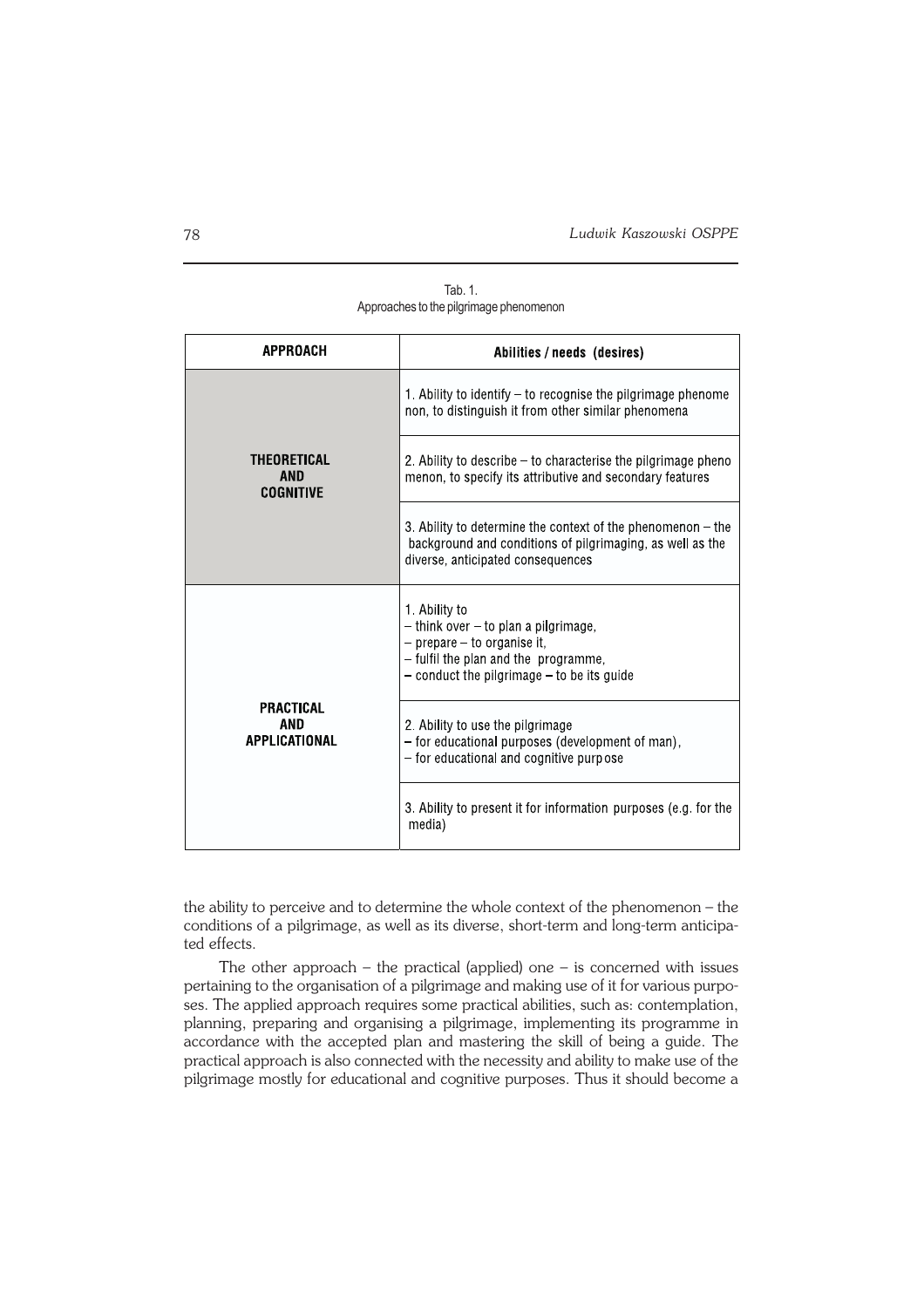significant event in the life of a pilgrim. It ought to enrich him somehow and not just through providing him with external aesthetic and cognitive experience and fatigue. It is supposed to stimulate the inner, spiritual development of man. To a great extent this depends on the pilgrimage guide – his personality and skills. The educational and cognitive purposes of a pilgrimage should always constitute the peripheral and secondary goals, achieved as if "by chance." The practical and applied approach also implies the ability to present the pilgrimage to the media and for informative purposes in such a way that the information about it should be presented truthfully and thoroughly. It should also encourage reflections.

Pilgrimaging as a spiritual and religious phenomenon, which it is in the first place, should be analysed separately (tab.2). The approach chosen for that purpose aims at finding the answer to the following question: *What does it mean to wish (to desire) to experience a search for God "on the way" to a holy place* as pilgrimages always head for holy places. The second question is following: *What does it mean to be a pilgrim and what does the full participation in a pilgrimage consist in?* The composition of a pilgrimage, the diversity of its participants, and frequently also their individual expectations, approaches and motives make us ask these general questions: *What does it mean to be a pilgrim? Is every participant of a pilgrimage a pilgrim? Does participation in a pilgrimage mean being a pilgrim? What does the full participation in a pilgrimage mean? Is each instance of participation in a pilgrimage a full participation?*

| APPROACH                       | <b>Needs (desires)</b>                                                                         |  |
|--------------------------------|------------------------------------------------------------------------------------------------|--|
| <b>SPIRITUAL AND RELIGIOUS</b> | 1. To wish (desire) to undertake (experience) a search<br>for God "on the way" to a holy place |  |
|                                | 2. To be a pilgrim – to participate fully in a pilgrimage                                      |  |

Tab. 2. Approaches to pilgrimaging as a spiritual and religious phenomenon

### **Bipolar Analysis of the Pilgrimage Phenomenon**

The interdisciplinary character of the interest in the pilgrimage phenomenon enables its multifaceted study. A bipolar view seems to be very useful here. In the diagram (Fig. 2) are presented some aspects of the phenomenon grouped into pairs.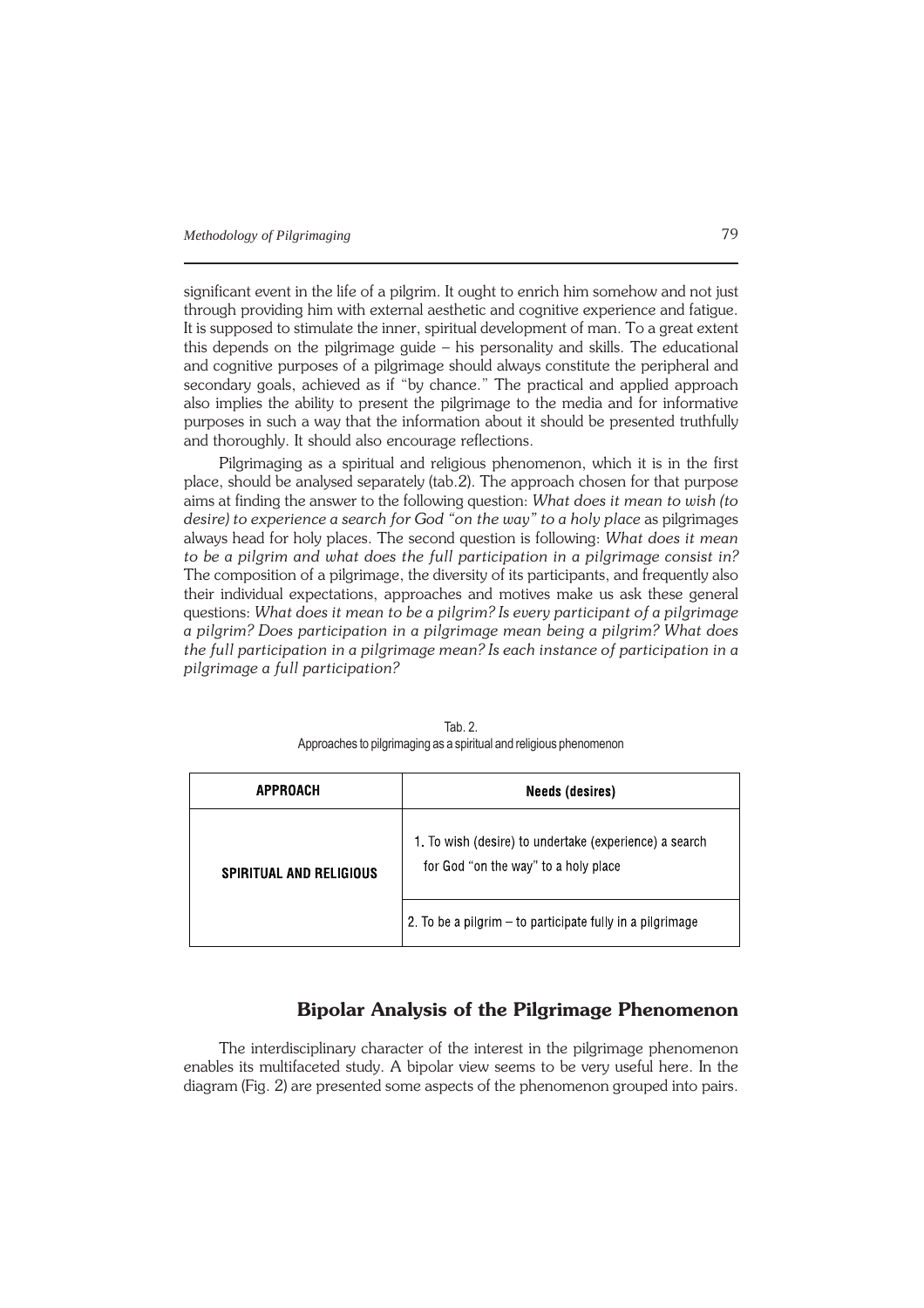The phenomenon is viewed as if from two poles – two opposed places. It is easy to observe, however, that the bipolar view has some features of the complementary perception of the pilgrimage phenomenon. It seems that light is cast on it from two different points and because of that it is better and more completely visible.

The complementary nature of the bipolar view of pilgrimaging is visible already in the first pair of its basic aspects. There is *God*, on the one hand, and on the other a *man* trying to find God and to come close to Him. God appoints man to search for

| <b>BIPOLAR VIEW OF</b><br>THE PILGRIMAGE PHENOMENON |  |                                                   |  |
|-----------------------------------------------------|--|---------------------------------------------------|--|
| GOD                                                 |  | <b>MAN</b>                                        |  |
| <b>SPIRITUAL DIMENSION</b>                          |  | <b>MATERIAL</b><br><b>DIMENSION</b>               |  |
| <b>AXIOLOGICAL ASPECT</b>                           |  | UTILITARIAN ASPECT<br>(PILGRIMAGE-BENEFIT)        |  |
| <b>RELIGIOUS ASPECT</b>                             |  | <b>NON-RELIGIOUS</b><br><b>ASPECT</b>             |  |
| <b>THEORETICAL</b><br><b>ASPECT</b>                 |  | <b>PRACTICAL</b><br><b>ASPECT</b>                 |  |
| <b>SPATIAL ASPECT</b>                               |  | <b>TIME ASPECT</b>                                |  |
| <b>CULTURAL ASPECT</b>                              |  | <b>NON-CULTURAL</b><br><b>ASPECT</b>              |  |
| <b>IN CHRISTIANITY</b>                              |  | <b>IN NON- CHRISTIAN</b><br><b>RELIGIONS</b>      |  |
| <b>EMOTIONAL ASPECT</b>                             |  | <b>RATIONAL AND</b><br><b>INTELLECTUAL ASPECT</b> |  |
| <b>COLLECTIVE</b><br><b>PHENOMENON</b>              |  | <b>INDIVIDUAL</b><br><b>PHENOMENON</b>            |  |
| <b>INTERNATIONAL</b><br><b>SCALE</b>                |  | <b>NATIONAL SCALE</b>                             |  |
| <b>GLOBAL SCALE</b>                                 |  | <b>LOCAL SCALE</b>                                |  |

Fig. 2. Bipolar view of the pilgrimage phenomenon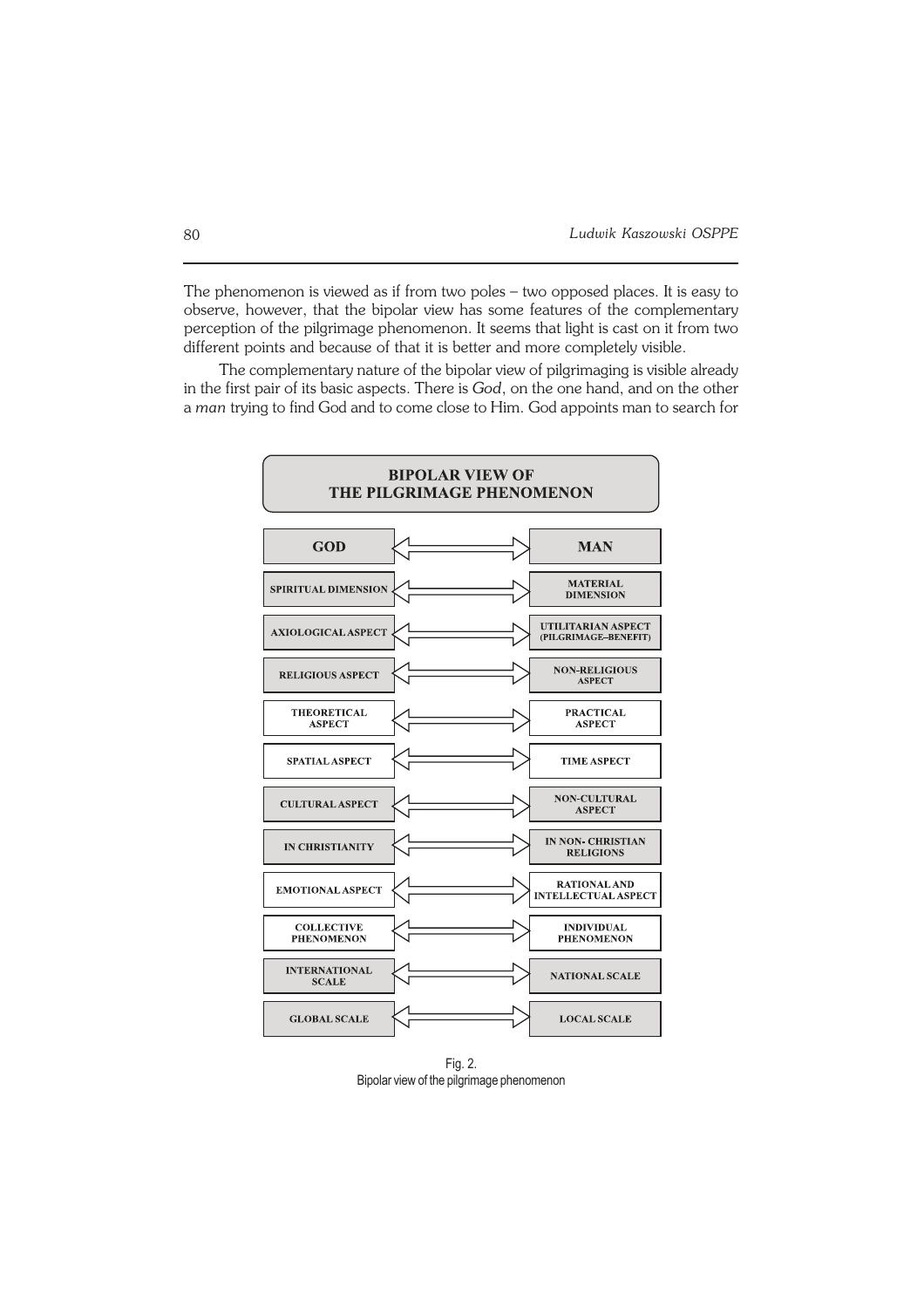Him and to find Him. God wants to be found and allows man to "discover" Him. He helps man by bestowing numerous gifts and graces upon him in order to make the pilgrim's search effective, to make man see Him, become closer to Him and get immersed in God's Love,

A pilgrimage has a distinct *spiritual* dimension on the one hand and a *material* one on the other. The spiritual dimension makes a pilgrim concentrate on the search for God, while the material one focuses on covering, often with much effort, the pilgrimage space that hides somewhere the main pilgrimage destination. And God can be discovered "on the way" in nature – in the pilgrimage environment or in one of the holy places visited on the way or at the end of the pilgrimage trail.

For a pilgrim a pilgrimage has a special value (*axiological* aspect), but to a tourist agency that organises it brings a measurable material profit (*utilitarian* aspect). The analysis can be even wider if the phenomenon is lit from two poles (*religious* aspect and *non−religious* aspect) in a different way. Pilgrimages are a religious phe− nomenon and this claim does not have to be proved. Nowadays, however, when the number of pilgrimages and pilgrims is growing, they require efficient organisation. We face the non−religious aspect when for commercial reasons special institutions (tourist agencies) take part in organising a pilgrimage. Organisation as such is basi− cally a non−religious activity, but when it is not commissioned to a specialised tourist agency many participants of a pilgrimage are involved in making arrangements con− cerning transportation, providing of food, accommodation and health services, etc. They do it in the atmosphere of love and free of charge. The services rendered for fellow−pilgrims become a form of participation in a pilgrimage. Under such circum− stances the non−religious activities, such as providing food or communication, assu− me some special significance. In a way they become sacred.

A pilgrimage can be analysed in a *theoretical* and a *practical* aspect. The former is characteristic of the typically academic approach, while the latter is con− nected with the sphere of tourism economics, which experiences vivid development and involves also rendering services for the pilgrimage movement.

An exceptionally important instance of bipolar view is the analysis in terms of the *space* and *time* aspects. Pilgrimaging is a space phenomenon, since it takes place on a certain way leading from some starting point to some destination. It involves covering a certain pilgrimage space and environment. At this point we can also take into account yet another form of chorological view – pilgrimaging *within a country, a continent, the whole globe* – coming to know the network of pilgrimage trails and holy places.

On the other hand, however, pilgrimaging is a *time* phenomenon – a pilgrima− ge takes some particular amount of time – several hours or several days. A longer duration time requires a bigger effort, but it also enhances fuller development of reflections, thoughts, prayers and contemplation. The *"time"* approach includes also the development of the phenomenon throughout history of mankind, from the most ancient time until the present day. This aspect clearly points to the universal